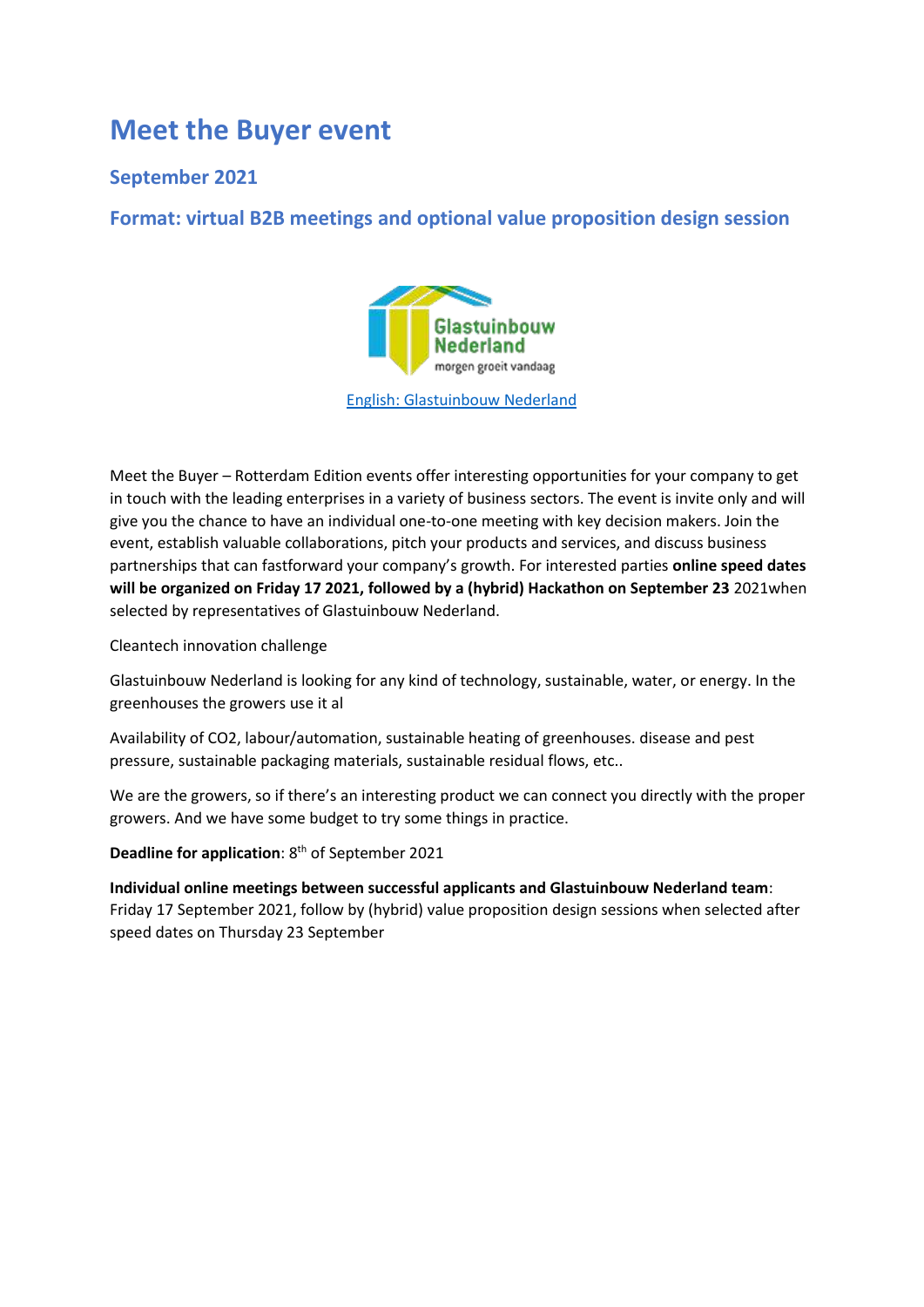# **Buyer Profile**

#### **What is their business?**

Glastuinbouw Nederland is the leading entrepreneurial network (we are the branch organization) in the Dutch greenhouse horticulture sector. In it, [LTO Noord,](http://www.ltonoord.nl/) [ZLTO](http://www.zlto.nl/) and [LLTB](http://www.lltb.nl/) work together to influence policy and create innovation programmes in the areas of [Labour,](https://www.glastuinbouwnederland.nl/arbeid/) [Energy,](https://www.glastuinbouwnederland.nl/thema/energie/) [Health & Happiness,](https://www.glastuinbouwnederland.nl/gezondheid-geluk/) [Plant](https://www.glastuinbouwnederland.nl/thema/plantgezondheid/)  [Health](https://www.glastuinbouwnederland.nl/thema/plantgezondheid/) and [Water & Environment.](https://www.glastuinbouwnederland.nl/water-omgeving/) Together we represent 70% of the total greenhouse horticulture acreage in the Netherlands.



Glastuinbouw Nederland unites and supports entrepreneurs in these areas, focusing its efforts on lobbying authorities at the international, national, provincial and regional levels, encouraging knowledge development and inspiring entrepreneurs through knowledge sharing.

#### Innovation

Through the [Kennis in je Kas](https://www.kennisinjekas.nl/) (KijK, "Knowledge in your greenhouse") innovation programme, which includes [Kas als Energiebron](http://www.kasalsenergiebron.nl/) ("The Greenhouse as a Source of Energy"), [Glastuinbouw](http://www.glastuinbouwwaterproof.nl/)  [Waterproof](http://www.glastuinbouwwaterproof.nl/) ("Waterproof Greenhouse Horticulture") and [Het Nieuwe Doen in](https://www.glastuinbouwnederland.nl/thema/plantgezondheid/onderzoek/)  [Plantgezondheid](https://www.glastuinbouwnederland.nl/thema/plantgezondheid/onderzoek/) ("New Practices in Plant Health"), we stimulate professionalisation and innovation in greenhouse horticulture businesses. This enables us to offer our members independent insights into the latest relevant developments taking place now or in the future inside and outside the sector.

We are also the initiator of the [Dutch Foundation for Innovation in Greenhouse Horticulture \(SIGN\),](https://www.glastuinbouwnederland.nl/sign/) which works on ground-breaking innovations in its Waard&vol Groen innovation programme.

We are the growers, so if there's an interesting product we can connect u direct with the proper growers. And we have some budget to try some things in practice.

#### **What are they looking for**

Glastuinbouw Nederland is looking for any kind of technology, sustainable, water, or energy. In the greenhouses the growers use it al

Availability of CO2, labour/automation, sustainable heating of greenhouses. disease and pest pressure, sustainable packaging materials, sustainable residual flows, etc..